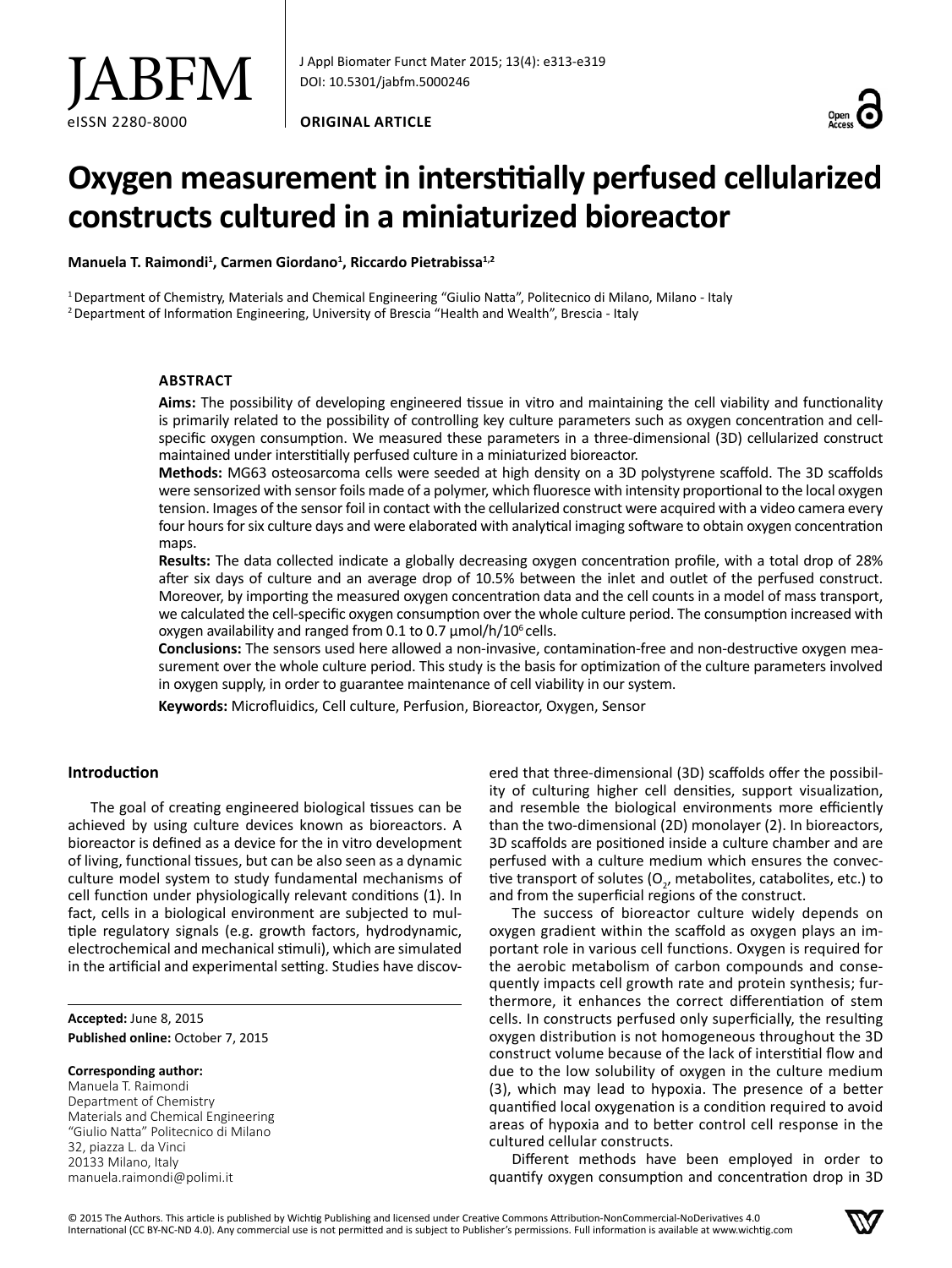bioreactor-cultured constructs. For example, Cioffi implemented a combined experimental/computational approach to quantify oxygen transport to human chondrocytes cultured in 3D scaffolds in a perfusion bioreactor system (4). This study collected data which refer to a global difference of oxygen concentration between the inlet and outlet regions of the bioreactor, without focusing on the inner and local oxygen distribution within the cellularized construct. Evaluation of the local oxygen profiles within 3D constructs introduces further difficulties. Wang exploited optical, luminescence-based oxygen sensors integrated with a microfluidic cell culture system (5, 6). This group utilized fluorescent micro-particles (so-called beads) distributed within the construct, to sense the local oxygen partial pressures (pO<sub>2</sub>) in the cell microenvironment, with a maximum calibration error of approximately 25% for pO<sub>2</sub> in the range of 0 to 10 mm Hg. This technique allows ratiometric measurements of temporal changes in oxygen concentrations in transparent 3D scaffolds, by monitoring fluorescence intensity with a fluorescence microscope. The beads calibration and fabrication method had been previously described by Acosta who also demonstrated their non-cytotoxicity and non-oxygen-consuming capability (7). The dimension of oxygen-sensing beads is in the range 5-40 µm. They are built of polydimethylsiloxane (PDMS) and encapsulated in silica gel shell bound with two fluorophores: 1) Ru(Ph<sub>2</sub>phen<sub>3</sub>)Cl<sub>2,</sub> an oxygen-sensitive luminophore, and 2) Nile blue chloride, an oxygen-insensitive reference fluorophore. Moreover, these probes have shown good reversibility of oxygen binding, no evidence of hysteresis in their sensing activity, and a great capability of measuring  $pO<sub>2</sub>$  in ranges relevant to 3D tissue culture studies. A limitation of oxygen-sensing particles is the presence of a certain heterogeneity in fluorescent dye distribution among the sensing beads. In fact, some of them do not have a fluorescent dye loaded silica core, while others only have Ruth dye signal without corresponding reference dye signal. Although beads that do not fluoresce are excluded during data processing to correct the potential error, this may lead to misinterpretations in areas of interest. Differently, Kellner adopted  $pO_2$  optical sensor foils composed of  $O_2$ sensitive indicator dyes, which permit to monitor and analyze gradients and oxygen supply in a tissue over a culture period (8). This study evaluates 2D  $pO_2$  distributions across the tissue section in contact with the foil surface. Results refer to cell cultures in spinner flask bioreactors, wherein not all the cells are exposed to the same shear stress and the presence of convective forces does not ensure a uniform nutrients provision.

The target of this work is the measurement of oxygen concentration within a 3D cellularized construct under perfused culture, by the use of a thin-film oxygen sensing system. The cell culture experiments have been conducted using osteosarcoma immortalized cells seeded on polystyrene micro-scaffolds and cultured under interstitial perfusion in a miniaturized bioreactor. The bioreactor chamber was sensorized with an oxygen thin-film sensor, which offers a non-invasive and contamination-free procedure. The transparency of the scaffold biomaterial allowed the use of optical methods to quantitatively map the spatial-temporal fluctuations of oxygen concentration within the tissue-engineered construct in a non-destructive way.

## **Materials and methods**

#### *Cell culture and seeding procedure*

All reagents used were from EuroClone unless specified differently. Cells were expanded from an immortalized cell line from human osteosarcoma (MG63, Sigma) in a culture medium composed by Minimum Essential Medium (MEM) supplemented with 10% v/v Fetal Bovine Serum (FBS), 1% v/v Non-Essential Amino Acids 100 × solution (NEAA), 1% v/v Penicillin/Streptomicin 100 × solution, 1% v/v L-Glutamine 200 mM solution. The goal of obtaining a homogeneous cell distribution within the scaffolds was achieved thanks to a specific dynamic seeding protocol, previously defined by Laganà (9), and briefly reported as follows. Under sterile conditions, each scaffold was placed in a well of a 24 multiwell plate (Corning) and covered with a solution of  $10^6$  cells in 400  $\mu$ l of medium. The plate was then shaken, under 5%  $CO_2$  at 37°C in an incubator, by the use of a 3D multifunction rotator (PS-M3D, WWR) for five hours. The 3D rotator was stopped after 5 hours and the seeded scaffolds stayed still overnight before being transferred in clean wells filled with 400 μl of medium. Thereafter the seeded cells were marked, by incubation with 4',6-Diamidino-2-phenylindole dihydrochloride (DAPI, Sigma) at a concentration of 10 μg/mL in Phosphate Buffer Saline (PBS) for 90 minutes under 5%  $CO<sub>2</sub>$  and 37°C conditions, followed by a twice rinsing with PBS. The seeded scaffolds were then put inside the steam-sterilized bioreactor pre-filled with the culture medium.

#### *Culture experiments and oxygen estimation*

The oxygen sensor foils used for oxygen imaging are the SF-RPSu4 (PreSens, Germany). The sensor foils were cut into rectangular pieces with dimensions of 6 mm × 3 mm fitting the single culture chamber (Figs. 1A and 1B). They were washed with distilled water, kept in used 70% EtOH for one hour, dried, washed twice in cell culture-grade distilled water and kept wet in complete culture medium until use. The miniaturized bioreactor used in this work has been developed and validated for cell culture in a previous work (9).

Three identical experiments were performed. In each experiment, images of the oxygen sensors were taken every 4 hours uninterruptedly for 6 culture days. At each time step, each acquired image (Fig. 1C) was converted into a map of local oxygen concentration by the use of calibration parameters defining the 0% and 20% oxygen tension. These calibration values were determined during a complete culture experiment performed prior to this study, in conditions identical to those used in this study. The 0% oxygen calibration value was determined by filling with 100% nitrogen the culture chamber and acquiring oxygen maps. The 20% oxygen calibration value (corresponding to saturation) was determined by filling the incubator with fresh atmospheric air and acquiring oxygen maps. Once converted into local oxygen concentration values, the areas corresponding to the whole scaffold surface were subdivided into 12 regions of interest and the mean oxygen concentration was calculated for each region using the PreSens software (Fig. 1D). The average oxygen concentration was finally obtained for each chamber

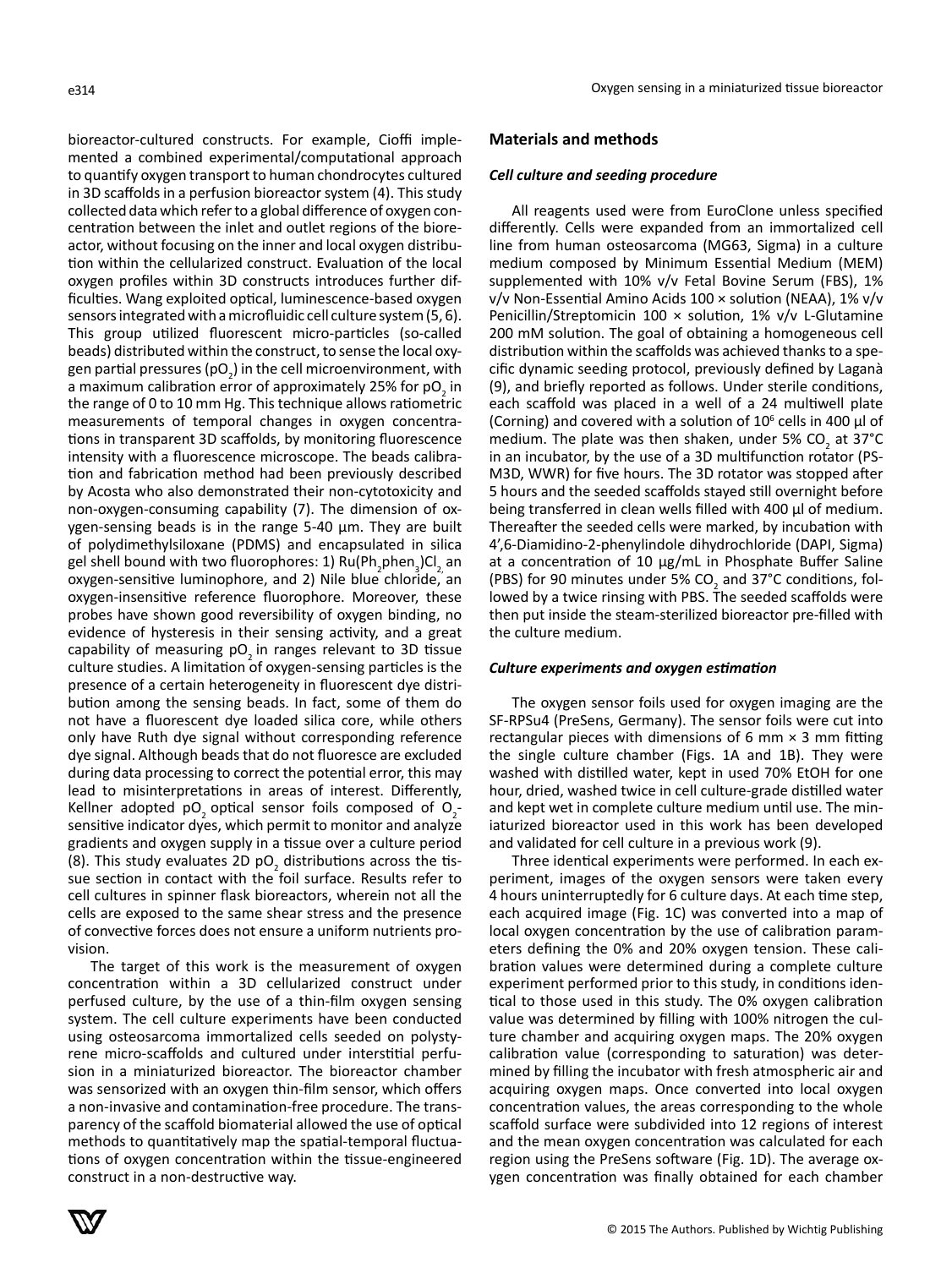

**Fig. 1 -** (**a**) Scheme of the experimental set-up. (I) Cell culture medium is conveyed in the culture chambers by a syringe pump whose flow rate was set to 7.2  $\times$  10<sup>-3</sup> mL/min. (II) Microfluidic channels convey the flow in the three independent culture chambers. (III) High resolution fluorescence microscope objective. (IV) Optically accessible miniaturized bioreactor whose chambers contain each a cellularized construct. (V) Oxygen-sensing camera. (**B**) Video frame, showing the cells adhered onto the scaffold fibers, acquired by fluorescence microscopy and used to estimate cell proliferation. (**C**) Image of the three sensorized culture chambers acquired by the camera unit. (**D**) Local oxygen map calibrated with VisiSens AnalytiCal 1 and divided into 12 regions of interest. (**E**) Micro-structured scaffold fabricated by rapid prototyping, with the oxygen sensor foil placed on its surface. Each cell-seeded-sensorized scaffold is located in an independent culture chamber.

and at each culture time, by averaging the values obtained for the 12 regions of interest. The mean and standard deviation of these averaged concentrations were calculated for the three experiments.

To predict the oxygen consumption rate of the cells in time, we applied a compartmental model of chemical consumption:

$$
v = Q(C_1 - C_2) \tag{1}
$$

where *Q* represents the experimental flow rate which is  $7.2 \times 10^{3}$  mL/min,  $C_1$  and  $C_2$  are the oxygen concentration of the inlet and outlet regions of the scaffold surface respectively. The oxygen consumption specific to cells was then calculated as follows:

$$
V = \frac{V}{N}
$$
 [2]

where *N* is the cell density in each scaffold and *ν* is the cells oxygen consumption calculated through equation (1) measured in  $\mu$ mol/min. The cell density in the constructs was measured on live images taken in fluorescence on the DAPI channel (Fig. 1B), every 24 hours at selected time points during each experiment. The mean estimated cell density data

were then interpolated with a cubic spline function to obtain an estimate of the mean scaffold cell density over time.

## *Statistical analysis*

A two-sample Student's t-test was used to assess the statistical significance of the results for the three experiments, with a cut-off of p<0.05. The two groups of samples compared are the mean oxygen concentrations in each region of the scaffolds, at maximum and minimum concentration time, respectively.

## **Results**

The measurement results are shown in Figure 2 at the various construct regions and in Figure 3 at the various culture times. The oxygen concentration curves are averaged on the three culture chambers. In Figure 2, the two oxygen concentrations reported refer to the culture times in which the maximum and minimum average values were recorded, i.e. the initial time (day 0) and after 1.5 days of culture, respectively. Both oxygen maps in the figure show a higher oxygen concentration in the inlet regions, which decrease towards the outlet. Furthermore, the boundary areas of the scaffold

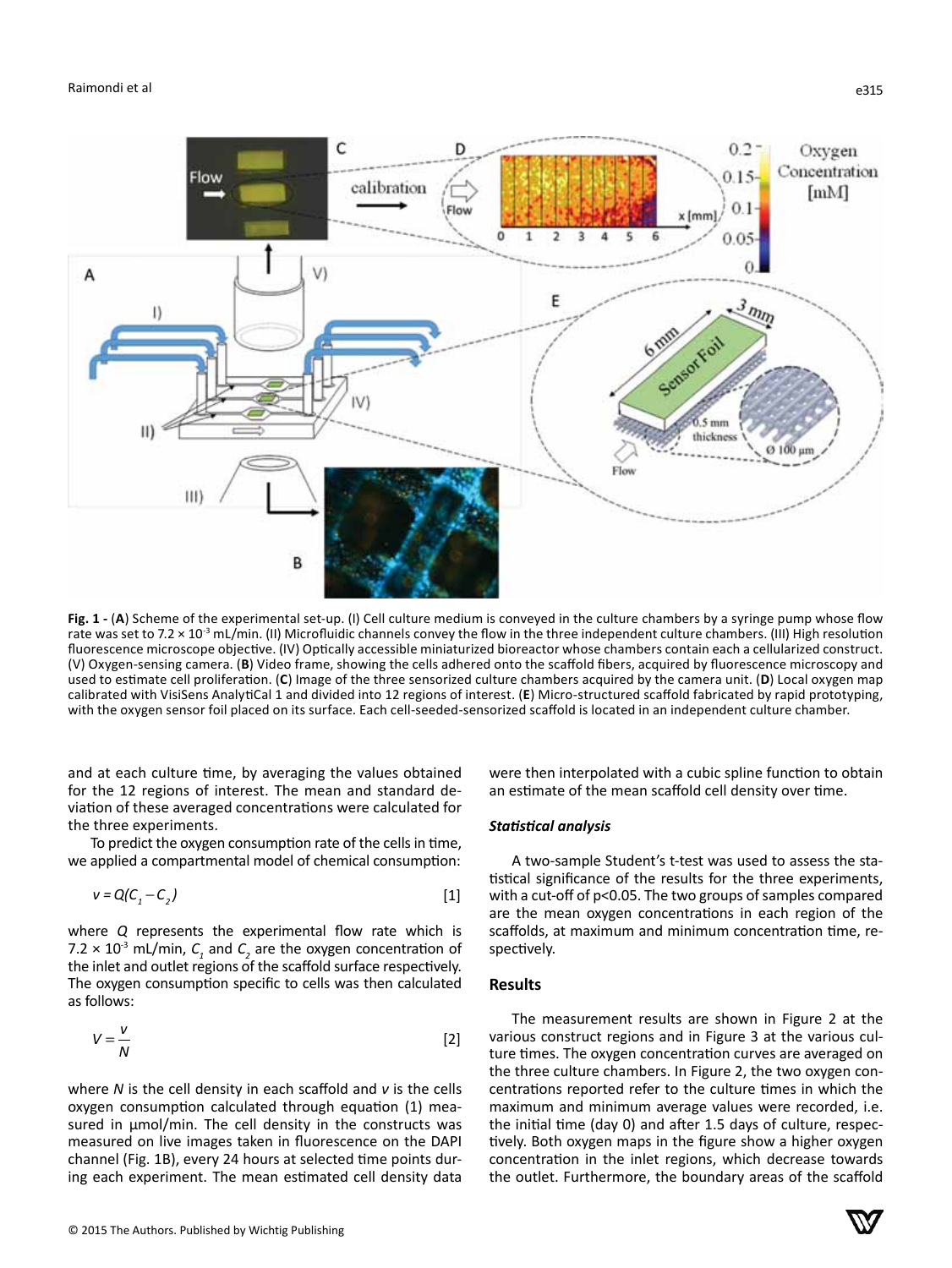

**Fig. 2 -** Average oxygen concentration of the three experiments throughout the scaffold regions. The two curves refer to the global maximum (•) and minimum (•) concentration times registered at day 0 and at 1.5 days, respectively. The two line graphs have a similar globally decreasing profile and differ from each other of about 0.057 mM. The curve at day 0 decreases from a mean oxygen concentration in the inlet region of 0.167 to 0.152 mM in the outlet region, while the curve at day 1.5 covers a range of values from 0.113 to 0.995 mM.



**Fig. 3 -** (**a**) Temporal evolution of oxygen concentration of the whole scaffold. During the first six culture days, oxygen maps were acquired every four hours. The mean oxygen concentration variation shows a globally decreasing profile, which begins with the maximum value of 0.155 mM and drops significantly at around 1.5 days, reaching the minimum value of 0.101 mM. The concentration then recovered a little and ended with a fairly steady segment at a value of 0.113 mM. (**B**) Results of fluorescence counting. During the first day the cell number in the scaffold decreased from 15 to 8 thousands. A predominant cell expansion (from 8 to 42 thousands of cells) was observed in the period from 1 to 3 days of perfusion then ceased after the fourth culture day. (**C**) Average oxygen consumption over a 6-days culture time. The curve shows values ranging from approximately a minimum of 0.1 to a peak of 0.7  $\mu$ mol/h/10<sup>6</sup>cells registered at the first culture day. The oxygen consumption then decreases, stabilizing at its minimum value after about 2.5 days.

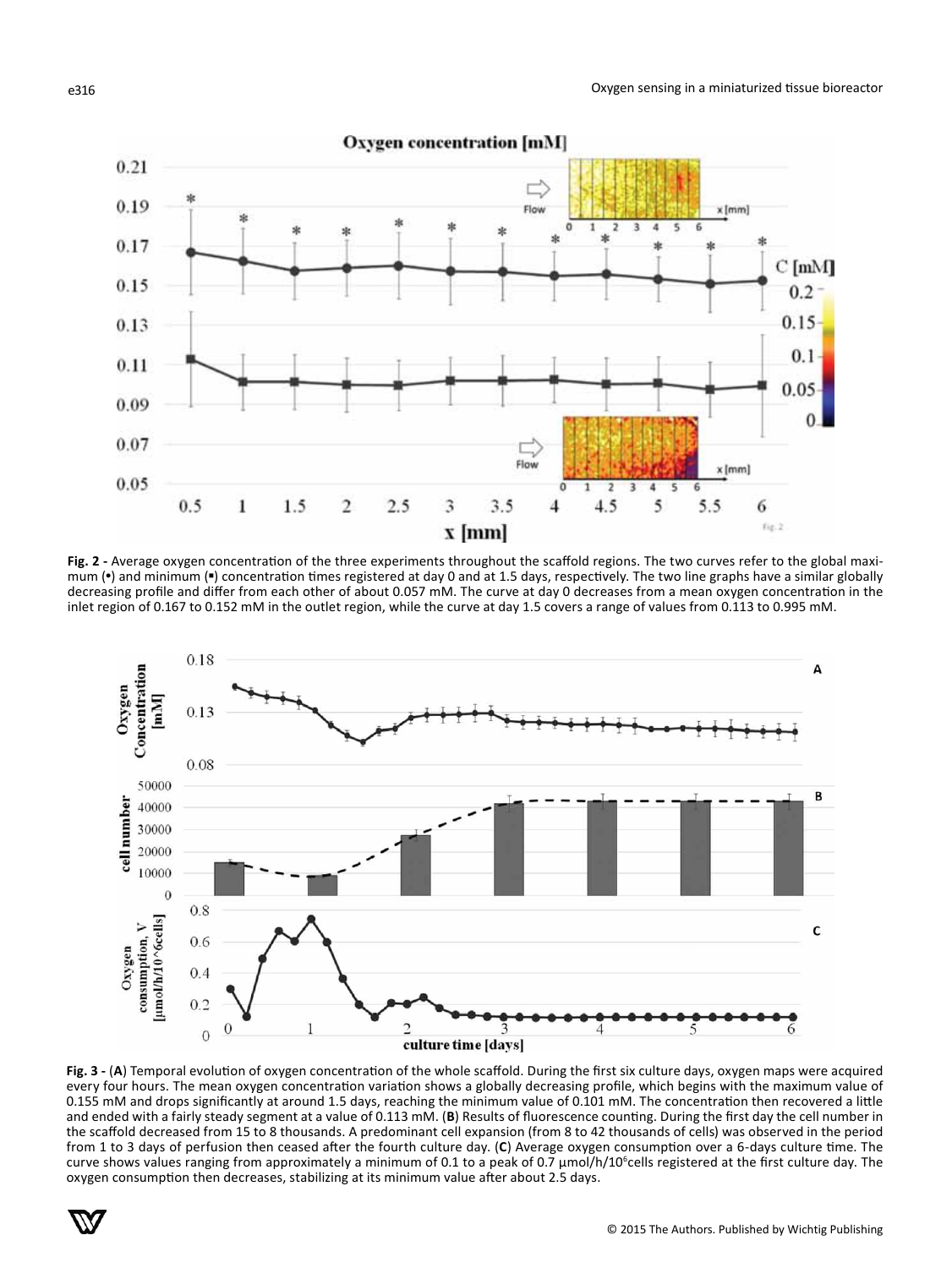seem to be poorer in oxygen than the central part, coherently with the parabolic profile of the culture medium flow. The two line graphs have a similar globally decreasing profile and differ from each other by about 0.057 mM (35% decrease), as demonstrated by darker colours at minimum concentration time oxygen map. The curve at day 0 decreases from a mean oxygen concentration of 0.167 mM in the inlet region to 0.152 mM in the outlet region (9% drop), while the curve at day 1.5 covers a range of values from 0.113 to 0.995 mM (12% drop).

The temporal evolution of oxygen concentration of the whole scaffold over the first six culture days is resumed in Figure 3A. The data representing this graph have been obtained by evaluating the oxygen maps acquired every four hours for six days, on a total 36 time points. The mean oxygen concentration shows a globally decreasing profile which begins with a value of 0.155 mM, to end at 0.113 mM after six days of culture (28% total drop). Oxygen concentration dropped significantly at around 1.5 days reaching a minimum value of 0.101 mM, then slightly recovered and decreased to a constant value. It was possible to estimate the cell proliferation through fluorescence microscopy, in a non-destructive way, during culture time. The results of fluorescence counting are shown in Figure 3B. During the first day, a reduction of cells in the scaffold occurred (from 15 to 8 thousand of cells). Conversely, cell expansion was evident (from 8 to 42 thousand of cells) in the period from 1 to 3 days of perfusion, then ceased after the fourth culture day and the cell number remained constant. Given a certain cell density per scaffold and the previously determined oxygen consumption, we were able to calculate the average oxygen consumption of cells through equation (2). The results over a 6-day culture time are illustrated in Figure 3C and show values ranging from approximately 0.1 to 0.7  $\mu$ mol/h/10<sup>6</sup> cells. The oxygen consumption reaches a peak at the first culture day and then decreases, stabilizing after about 2.5 days at its minimum value.

Taken all together, the graphs of Figure 3 can be interpreted as follows. The decrease of cell number in the first culture day is probably due to the detachment of weakly adhered cells caused by the hydrodynamic shear stress. During this period, the cell-specific oxygen consumption registers a peak; because of their reduced numbers, cells consume higher quantities of oxygen, largely available in the initial times of culture. Consequently, the oxygen concentration of the whole scaffold drops. Between day 1 and day 3, a massive cell proliferation occurs and the number of cells increases by 425%, while the oxygen consumption quickly decreases due to the reduction of the local oxygen availability. In the last culture days (from day 3 to day 6) cell expansion arrests due to space restrictions, thus both oxygen concentration and consumption stabilize.

## **Discussion**

Nutrient and oxygen supply to cells are crucial requirements in tissue engineering. If a sufficient supply cannot be guaranteed, the development of the tissue will slow down or be impaired. For example, an oxygen concentration decrease of 84% was predicted by a computational model within the depth of myocite-seeded cellularized constructs maintained in static culture (10), while a  $pO<sub>2</sub>$  drop of 95% was found in chondrocytes-seeded constructs that were cultured suspended in spinner flasks, and measured for  $pO$ . drops at several time points, after their transfer in a static culture chamber equipped with the oxygen sensor for the measurements (8). Others measured a drop of around 21% in oxygen tension, in a model of cellularized construct perfused by a single capillary-like channel, only assessed in the construct region at the greatest distance from the capillary (11). However, in all the above-cited previous works, the oxygen drops were either predicted theoretically, or measured at fixed time points in static conditions, or measured only in areas very far from the construct area perfused with the culture medium. In this work, for the first time the oxygen drops and cell densities were measured on live constructs nondestructively, without suspending the construct perfusion, through an optically accessible measuring window equipped with an oxygen sensor foil. By this method, we could estimate the spatio-temporal evolution of oxygen concentration, cell density and cell-specific oxygen consumption in 3D cellularized constructs maintained under interstitial perfusion. This condition is known to improve oxygen delivery by forcing its penetration into the scaffold bulk, greatly reducing the oxygen drop in cellularized constructs, while improving the outlet oxygen pressure by up to 34% with respect to surface-perfused constructs, as simulated in a microfluidic setting (12).

In our experiments, cells were uniformly distributed throughout the scaffold at the beginning of culture. Oxygen concentration was higher in the regions of the constructs near the inlet of the culture medium and progressively decreased in the regions near the outlet. We measured an average drop of 10.5% in oxygen concentration between the inlet and outlet of the perfused construct. This value was compared with those reported by the only previous experimental study on interstitial perfusion (4). In their work they measured an oxygen drop of 55%, noticeably higher than our value. The reasons for this discrepancy are: the different type of cells seeded (chondrocytes), which have a lower metabolic rate, their higher density (13 million cells vs. 15 thousand cells) and the different flow rate of culture medium.

The influence of oxygenation on tissue growth was investigated in several numerical studies (4, 13, 14). In a model comprising the whole cellularized construct, the predicted inlet-outlet drop within a 3 mm-thick scaffold was reduced by 11%, coherently with our measurements (12). Most computational models focus on a cuboid region of interest (ROI) of the construct, whose dimensions are considerably smaller than the whole scaffold. For this reason, the calculated drops between the inlet and the outlet cannot be directly compared with our measurements that refer to the whole scaffold. The predicted oxygen drop was found to be comparable in several of these studies: 14% (3), 5% (13) and 2.5 % (14). If extended to real scaffold dimensions, the latter two predictions are consistent with our measured data.

Concerning the temporal evolution of oxygen concentration of the whole scaffold, its monitoring may be aimed at

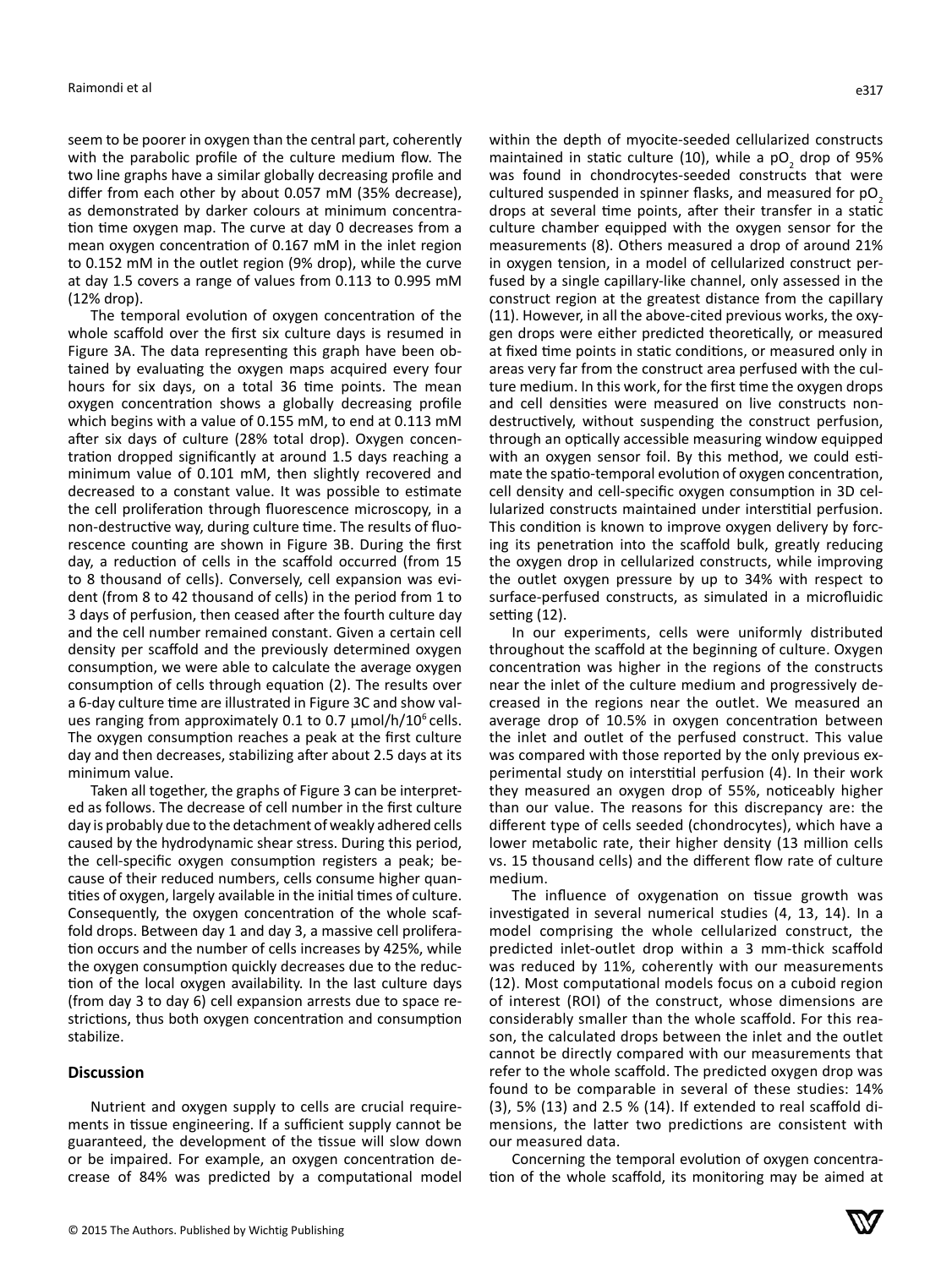verifying that the minimum  $O_2$  concentration value is maintained above the critical threshold value of hypoxia, believed to be in the order of 2% (15). In our experiments, the tension dropped by 34% between day 1 and day 2 of culture, corresponding to the proliferation phase, and by 28% in the overall culture period, and the minimum tension never fell below 10% in partial pressure. Others report results in general agreement with these general figures. Liu seeded transgenic cells onto porous ceramic particles, incubating them in flow perfusion bioreactors for four days (16). Their results show a global decreasing oxygen profile, with a drop of about 31% between the first and the last culture day, similar to our measured total drop of 28%.

The method adopted for the cell number estimation was based on live imaging (9). This method has proven to be very reliable in distinguishing cell detachment from cell death in live constructs, because it is based on the visual count of labelled cell nuclei, instead on being based on the chemical conversion of a colored dye, like the Alamer blue test for example. Qualitatively, in our experiments cells are partially washed away in the first culture day then cell proliferation shows a first stage of exponential growth, followed by a slowdown when the void volume fraction is reduced. A similar tendency was predicted both computationally (17), as well as measured experimentally (10). While the measurement of oxygen concentration in cellularized constructs has been extensively investigated in several studies, considerably less attention has been paid to quantification of the cell-specific oxygen consumption rate. This parameter widely depends on the type of cells seeded and on their density within the scaffold. The range of values we calculated for immortalized cells goes from 0.1 to 0.7  $\mu$ mol/h/10<sup>6</sup> cells, which is one order of magnitude higher than the values specific for chondrocytes (18). The peak registered in the first culture day indicates that cells have higher metabolic demands when their number is low, in accordance with Liu's experiment where, after 1 day, cells great viability caused an O<sub>2</sub> deficiency (16).

Our results can be directly compared to the computational predictions obtained in a model of tissue growth referred to the mini-bioreactor system used here (19). The computed oxygen drop on the construct surface between the inlet and outlet regions of the construct was 8%, in good agreement with our measurements. However, at initial conditions, the local oxygen levels predicted by the model were greater by 0.045 mM in all the construct regions, because an inlet oxygen concentration of 0.2 mM, corresponding to saturation, was assumed in the model. Our measurements allowed us to estimate a lower inlet tension for the culture medium, equal to 0.155 mM, in contrast with the value assumed in the model, indicating that the culture medium is not oxygen-saturated when entering the bioreactor. Also, the model assumed a constant oxygen cell consumption rate, instead of the varying rates measured here.

According to the reported results, we can identify limitations of our measurements. Firstly, we measured oxygen consumption for an immortalized cell line and not for other cell types. Immortalized cells are known to be very active metabolically, thus our finding represents the worst possible case in the range of oxygen drops measurable in our perfusion system,

and will be useful for the design of experiments with other cell types using our mini-bioreactor system, as well. Also, we monitored oxygen only on the surface in contact with the sensor foil. In this regard, future developments may be oriented towards attempts to investigate the oxygen concentration also in the deepest regions of the cellularized construct. A further step ahead will consist of imposing different values of the culture medium flow rate, which we set to a constant value in our experiments. A dynamic variation of this parameter will help to minimize the initial cellular detachment phenomenon and optimize cell proliferation and tissue growth.

# **Acknowledgement**

The authors are very grateful to Matteo Laganà, Domenico Biondi, Pierfrancesco Capone, Tommaso Cazzato, and Samuele Colombo for their expert help.

### **Disclosures**

Financial support: This project has received partial funding from the European Research Council (ERC) under the European Union's Horizon 2020 research and innovation programme (grant agreement No. 646990 - NICHOID). These results reflect only the authors' view and the Agency is not responsible for any use that may be made of the information contained.

Conflict of interest: The authors have nothing to disclose.

## **References**

- 1. Kasper C, van Griensven MR. Bioreactor Systems for Tissue Engineering. 2008, Vol. 112.
- 2. Liu Y, Wang S. 3D inverted opal hydrogel scaffolds with oxygen sensing capability. Colloids Surf B Biointerfaces. 2007;58(1): 8-13.
- 3. Martin Y, Vermette P. Bioreactors for tissue mass culture: design, characterization, and recent advances. Biomaterials. 2005; 26(35):7481-7503.
- 4. Cioffi M, Küffer J, Ströbel S, Dubini G, Martin I, Wendt D. Computational evaluation of oxygen and shear stress distributions in 3D perfusion culture systems: macro-scale and micro-structured models. J Biomech. 2008;41(14):2918-2925.
- 5. Wang L, Acosta MA, Leach JB, Carrier RL. Spatially monitoring oxygen level in 3D microfabricated cell culture systems using optical oxygen sensing beads. Lab Chip. 2013;13(8):1586- 1592.
- 6. Grist SM, Chrostowski L, Cheung KC. Optical oxygen sensors for applications in microfluidic cell culture. Sensors (Basel). 2010;10(10):9286-9316.
- 7. Acosta MA, Ymele-Leki P, Kostov YV, Leach JB. Fluorescent microparticles for sensing cell microenvironment oxygen levels within 3D scaffolds. Biomaterials. 2009;30(17):3068-3074.
- 8. Kellner K, Liebsch G, Klimant I, et al. Determination of oxygen gradients in engineered tissue using a fluorescent sensor. Biotechnol Bioeng. 2002;80(1):73-83.
- 9. Laganà M, Raimondi MT. A miniaturized, optically accessible bioreactor for systematic 3D tissue engineering research. Biomed Microdevices. 2012;14(1):225-234.
- 10. Radisic M, Marsano A, Maidhof R, Wang Y, Vunjak-Novakovic G. Cardiac tissue engineering using perfusion bioreactor systems. Nat Protoc. 2008;3(4):719-738.
- 11. Lovett M, Rockwood D, Baryshyan A, Kaplan DL. Simple modular bioreactors for tissue engineering: a system for characterization of oxygen gradients, human mesenchymal stem cell